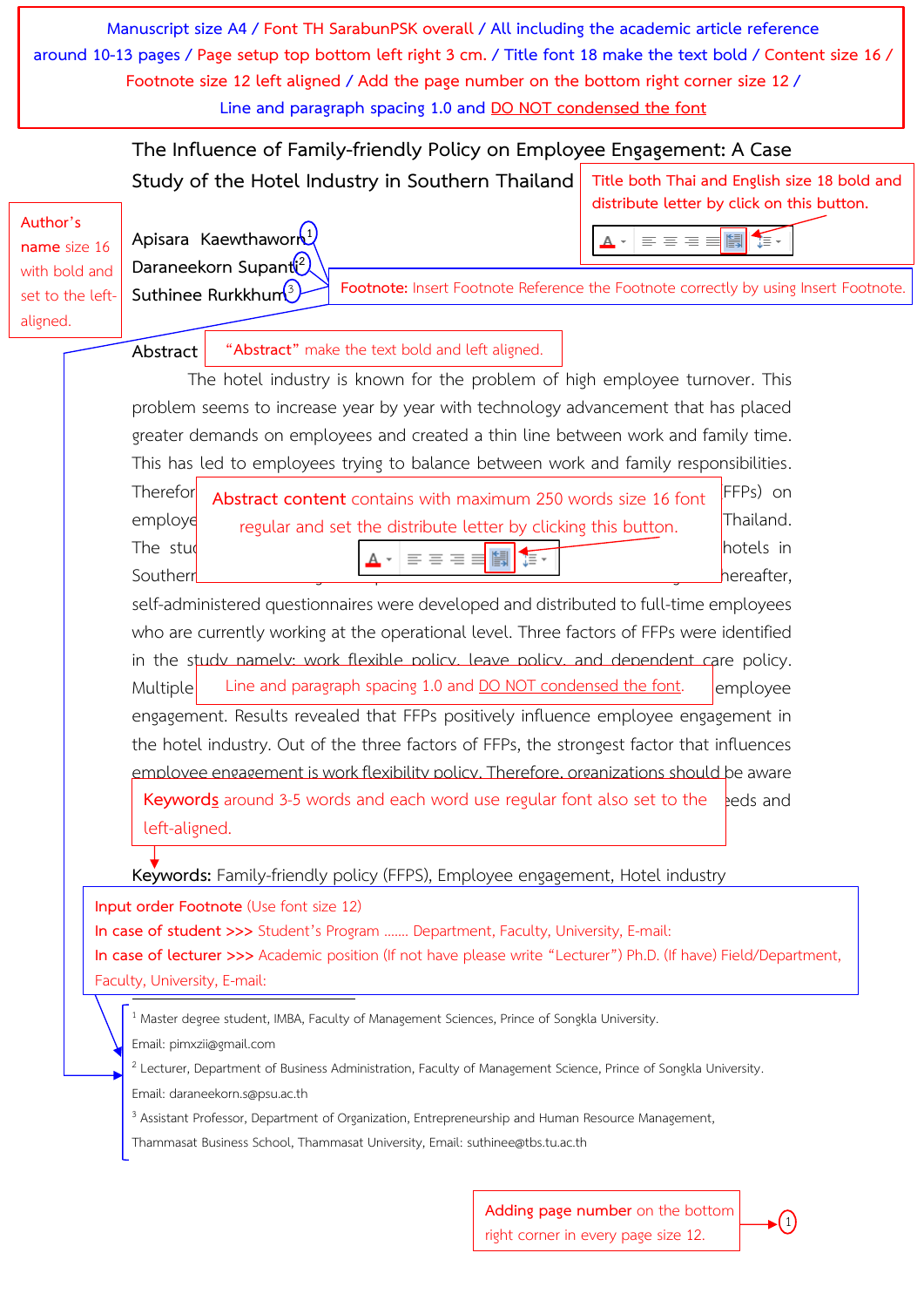#### **Introduction**

One of the most critical management issues in the hospitality industry is retaining talented employees (Walsh & Taylor, 2007). Employee turnover is the key HR issue

ex**perience in the hospitality industry of the content use TH SarabunPSK font size 16. <b>According to Lee and 2016**  $W_1$  (2010) and Paragraph engine use 1.0 and PO NOT condensed the feat signality is measured to be form of the from 60 to 300 to 300 for the form 60 condenser on hotel employee. **Line and paragraph spacing use 1.0 and DO NOT condensed the font.**

turnover rate are not publicly available, the high turnover rate is still widely recognized (Yuwanond, 2013). This number tends to constantly increase year by year. It becomes costly for organizations in various aspects, including direct and indirect costs, such as reduced productivity, and lower employee morale (Mobley, 1982). Such high rate of turnover does not only affect employee morale and productivity negatively, but it also causes an indirect revenue reduction and fall in profitability of the organization.

In order to reduce employees' turnover intention and to increase their productivity, the strategy called employee engagement is applied into human resource management (Leiter & Bakker, 2010). Various past literature, conducted by researchers and practitioners, has completely agreed that employee engagement is extremely beneficial for both employees and organizations in numerous perspectives. Slatten and Mehmetoglu (2011) pointed out that engaged employees can enhance firm's competitive advantage and it is associated with higher revenue growth, which is normally above the industry average (Coffman & Gonzalez-Molina, 2011). In this case, employee engagement is undoubtedly beneficial for businesses.

In terms of employees' needs, a recent dynamic change of the workforce, including a higher number of dual-career couples and working mothers who have young children as their dependents, has lifted the likelihood of increasing household roles and responsibilities of both male and female employees (Allen, 2001). Nowadays, the workfamily conflict has been a serious challenge in many countries (Lai-ching & Kam-wah, 2012). Moreover, in the broader picture, the proportion of female employees has also increased (Poelmands, Chinchilla, & Cardona, 2003); thus, there are needs of balancing between work and life roles (Allen, 2001). This event causes the adoption of familyfriendly policies (FFPs) in organization to become a vital issue (Moon & Roh, 2010). Although the past literature has provided evidence that FFPs have an impact towards several positive factors, a limitation of literature about FFPs and employee engagement was found, especially in the service industry where women are majority of employees. Moreover, most of the relevant literatures were conducted in a Western context. Due to the importance of employees in hospitality industry's point of view, and an increasing need of FFPs from employees' perspective, it is critical for hospitality businesses to examine whether these policies influence their employee engagement since, as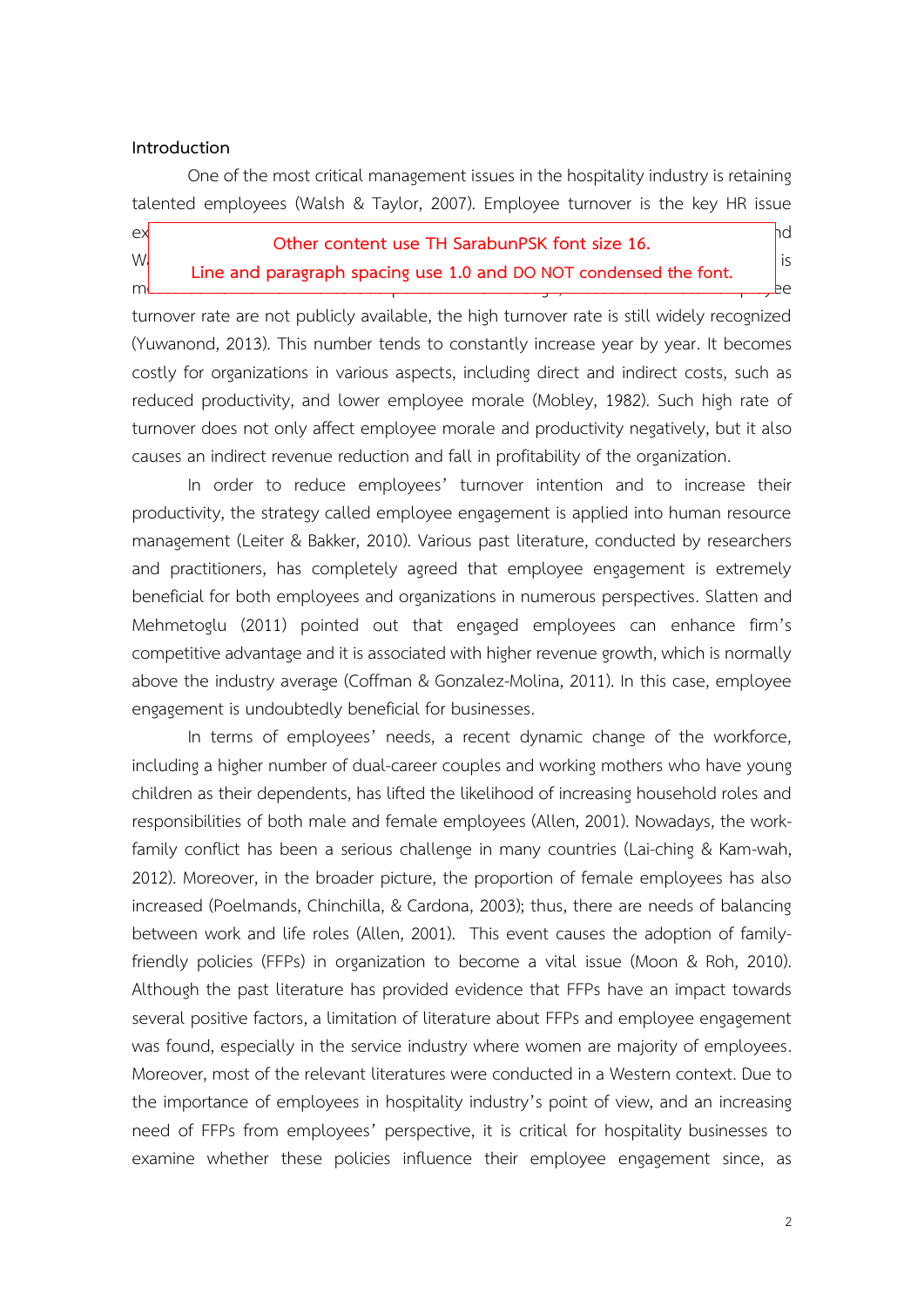mentioned above, employees are their vital resources. Therefore, this study examined the influence of FFPs on employee engagement with a focus on large-sized hotels. Largesized hotel is appropriate for this study because they often have a clear structure of HR policies than the medium and small-sized hotels. Thus the study started by surveying the current situation of FFPs in large-sized hotels and thereafter examined the impact of FFPs on employee engagement.

#### **Purpose**

The research studies the influence of FFPs on employee engagement. This research on influence of FFPs on employee engagement was therefore conducted in the hospitality industry which is one of the fastest growing industries in the world and in Thailand with increasing number of tourists each year. The hospitality industry, particularly hotels also battle with high employee turnover which reduces employees' morale and increases costs for employers.

#### **The benefit of this study**

The results of this study can benefit both practitioners and researchers. First, hotels can rely on the results of this study to effectively plan their FFPs to better serve their employees' need. Additionally, once employees are aware of the importance of FFPs which in turn leads them to feel engaged with their organization, employees are less likely to quit. Second, this study examined the current FFPs which large-sized hotels in Thailand provided to their employees, and its impact toward employee engagement. Thus, the study contributed to the literature about FFPs in Thailand by providing empirical results for further use in future studies.

#### **Literature Review**

#### **Family-friendly Policies**

There is no single and well-accepted definition of FFPs. It is sometimes referred to as employee-friendly policy or work-family practice. In general, it is the policy that supports employees who face the issue of balancing growing demands of work and family in the current dynamic environment. Poelmans, Chinchilla, and Cardona (2003) claimed that the adoption level of FFPs is the result from three factors which are sizes of the organization, the proportion of female employees, and the tightness of labor market. There are evidences stating that FFPs has positive impact on several desirable factors such as organizational commitment and job retention (Grover & Crooker, 1995), reduced turnover intention (Bae & Goodman, 2014), productivity (Bashir & Ramay, 2008), well-being (Voydanoff, 2005), and job satisfaction (Sak, 2006).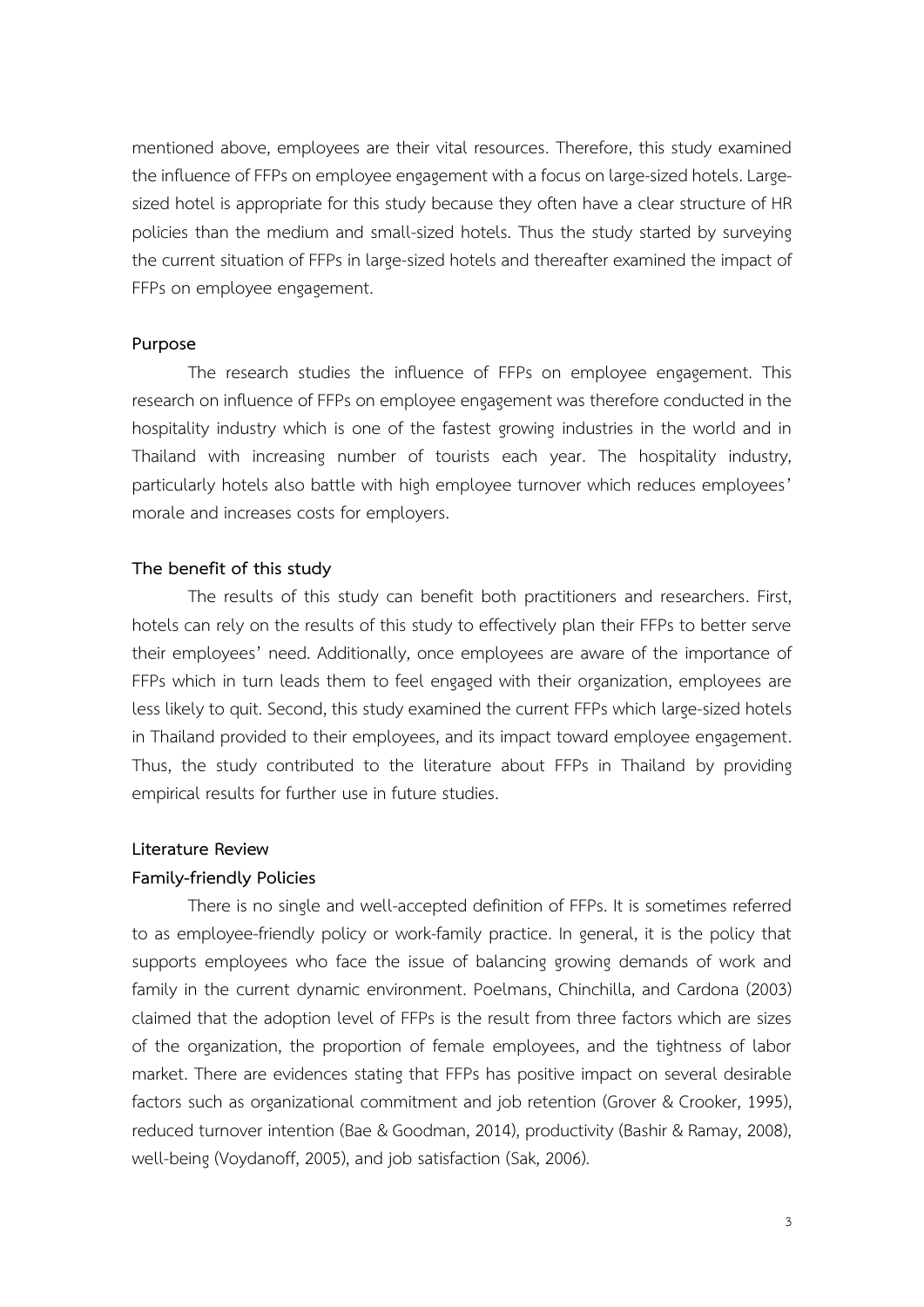#### Components of Family-Friendly Policy

Overall, the sets of FFPs are altered by studies as there is no universally accepted set of family policies (Bae & Goodman, 2014). According to Cayer (2003), FFPs consist of flexible work, dependent care, employee assistance, legal assistance, and others. In this study, it only firstly focuses on policies that fall within three main categories that represent the most common definition of FFPs which are 1) dependent care benefits 2) leave benefits and 3) work flexibility (Schwartz, 1994), All three components were then confirmed by the in-depth interviews with the HR manager in this study that there were components of FFPs the organizations currently provide to employees. All three components are explained in the following section.

#### 1. Dependent Care Benefits

The dependent care benefits include all benefits provided by organizations to help employees in terms of the responsibilities for their dependent care. However, this benefit is not limited to only employees' children, but also their dependent relatives, by which includes older parents (Schwartz, 1994). This set of policies provides support in various forms to help members of the organization to work without being distracted by the concern for the absence of dependents (Glass & Estes, 1997).

Generally, dependent care benefits is considered as one of the most important components of FFPs by countries across the world (Schwartz, 1994). For the subcomponents of dependent care benefits, it varies by organizations. It can range from onsite/near-site center for children, elder care resource, childcare care resource and referral, to vouchers, dependent care assistance plans, emergency program, and subsidized childcare costs. This type of benefit has been studied and found that it mostly associates with on turnover intention, yet the results are different. Apart from a turnover rate, it is also studied with other factors, such as job satisfaction and organizational commitment.

#### 2. Leave Benefits

Leave benefits are the benefits that allow employees to take time off from work for various reasons. According to Leave Benefits (2017), the payment (whether paid, unpaid, or partially paid) relies on an agreement between the employer and employees. More specifically, there are three main leave benefits provided by the Labor Protection Act in Thailand which are annual leave, sick leave, and maternity leave (Basic Law: Labor Protection, 2017). Because of increasing demand of leave policies, many countries have started to apply this benefit into their formal FFPs. Leave benefits have been studied and the result showed that it had a positive impact on turnover intention and workfamily conflict yet none on organizational commitment (Bolzendahl & Olafsdottir, 2008).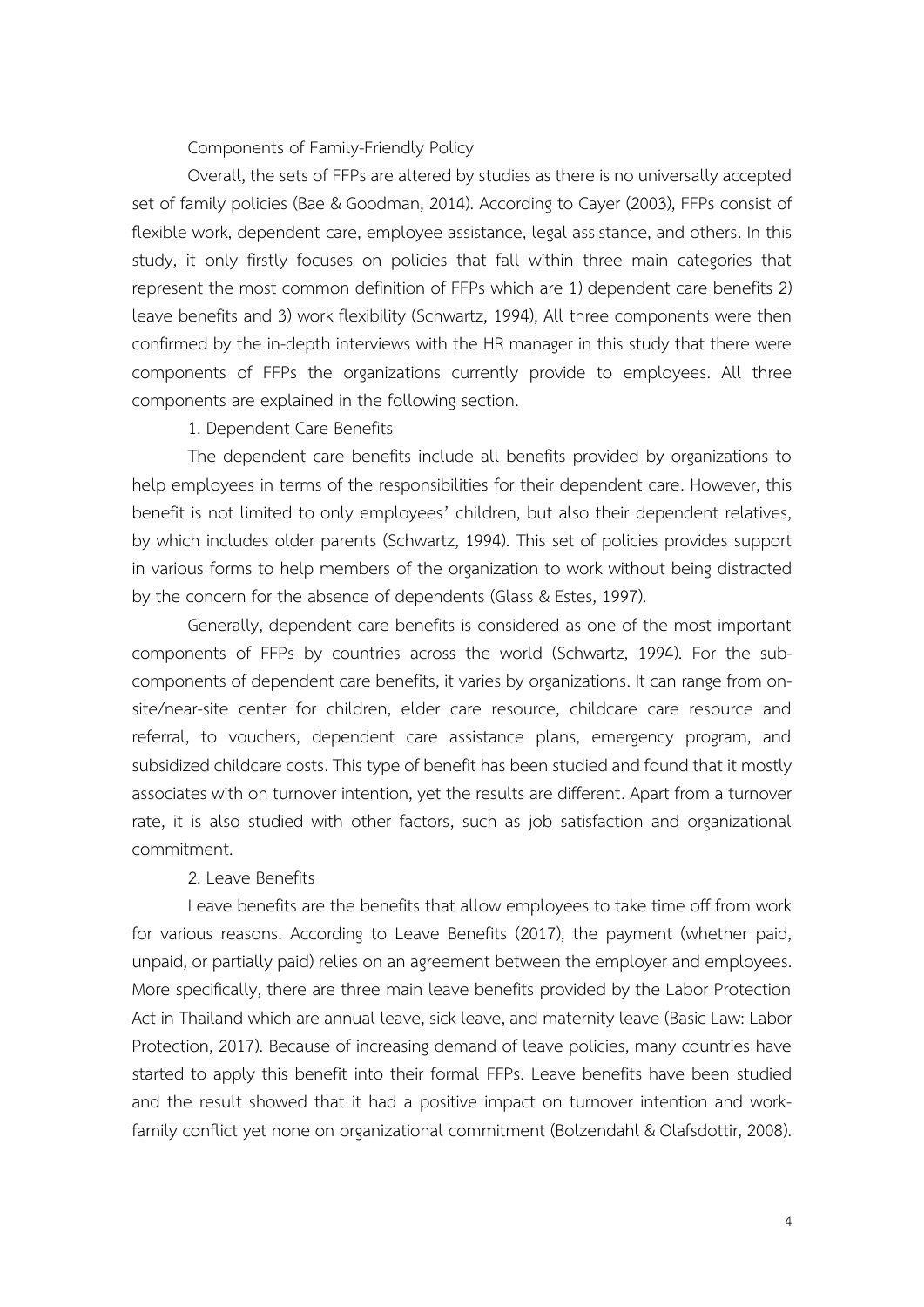#### 3. Work Flexibility

According to Schwartz (1994), the work flexibility allows employees partially control in organizing their work schedules. Generally, there are two fundamental concepts of this benefit which are restructuring and reducing time. Likewise, work flexibility is different from organization to organization. Work flexibility is demonstrated in different policies like part-time work, flextime, flexplace, job-sharing, and telework. Regarding past studies of work flexibility and other variables, the result is mixed. Wang, Lawler, and Shi (2011) revealed that work flexibility-related FFPs is positively associated with organizational commitment. However, the other research stated that there was no sign of significant effects of work-flexibility policy on either organizational commitment or work-family conflict (Wang & Walumbwa, 2007).

#### **Employee Engagement**

Employee engagement is defined as "the unique harnessing of organization members' selves to their work roles; in engagement, people employ and express themselves physically, cognitively, and emotionally during role performances" (Kahn, 1990, p.694). To extent of its impact, employee engagement has great influence on performance and productivity of employees. According to Leiter and Bakker (2010), employees who have a strong sense of employee engagement usually perform the assigned tasks beyond their roles. Along with great performance, fully engaged employees also show strong effort in their work by which the effort results in the sense of enjoyment, not the obligation (Bakker, Schaufeli, Leiter, & Taris, 2008). In other words, employees are driven with enthusiasm not the forcing pressure by a supervisor employer or organization.

Literature in the past indicated that employee engagement shows positive impacts on following variables; career satisfaction (Koyuncu, Burker, & Fiksenbaum, 2006), job satisfaction (Macey & Schneider, 2008), burnout and other health issues (Hallberg & Schaufeli, 2006),and organizational commitment and organizational loyalty (Salanova, Agut, & Peiro, 2005).

#### **Social Exchange Theory (SET)**

The linkage between FFPs and employee engagement can be explained theoretically with the SET. Cropanzano and Mitchell (2005) explained that a social exchange relationship occurs when an employer takes care of their members for their effective work behaviors and positive attitudes. There are broad definitions of social exchange theory. It rationalizes by the framework that the support of both social and material exchanges is important for human interactions. Gullekson, Griffeth, Vancouver,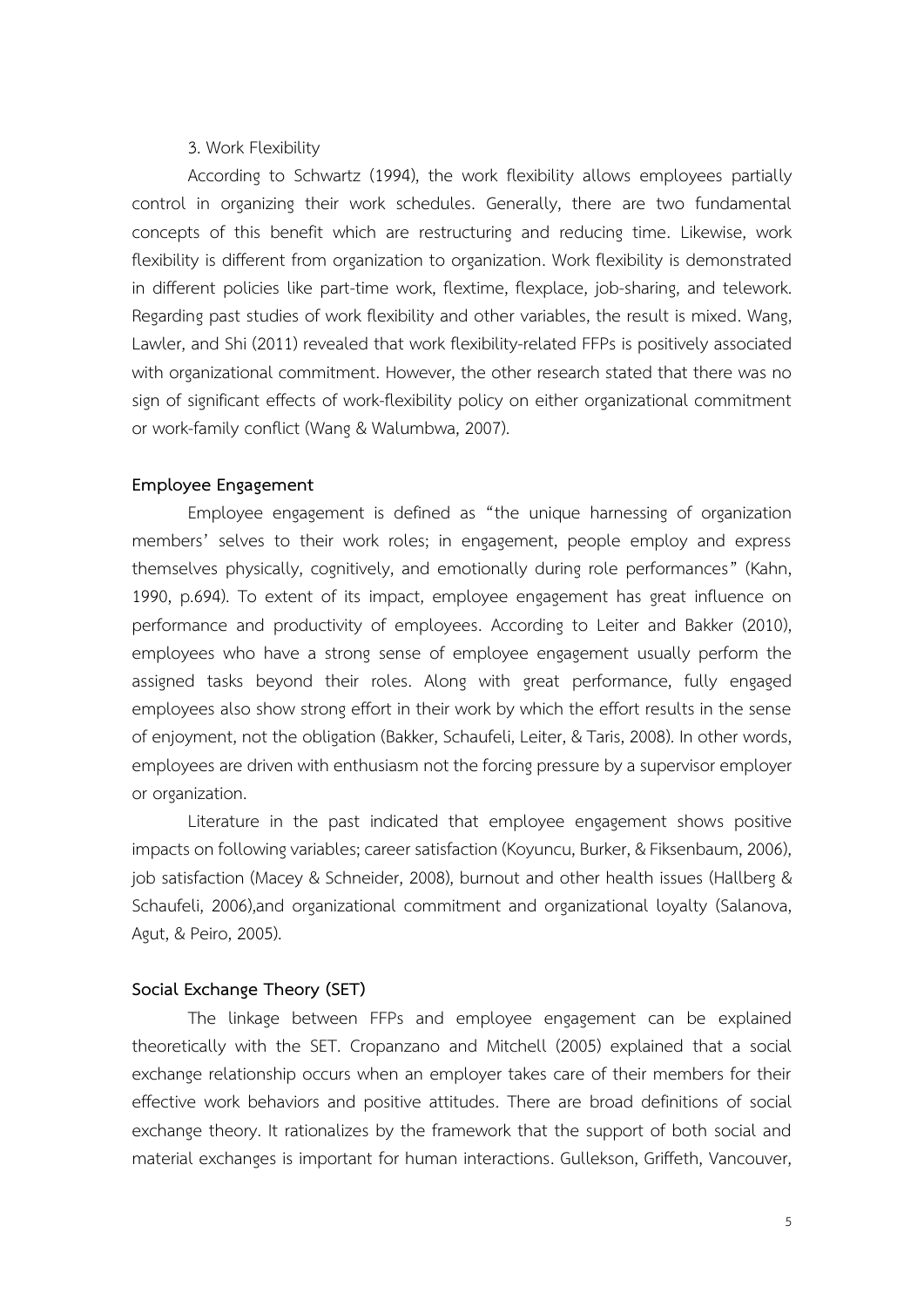Kovner, and Cohen (2014) used this to describe the incentives used to encourage employees of the organization. Two possible reasons making employees positively engage with organizations are the perception of benefits as evidence of well-being caring and perception of treatment as the norm of reciprocity. However, social exchange theory can be disadvantageous when presenting the poor environment among employees in the organization. It may result in anger, frustration, disappointment (Morrison & Robinson, 1997), lowered emotional bond, and organizational commitment (Robinson, 1996)

However, Richman, Civian, Shannon, Jeffrey Hill, and Brennan (2008) and A Better Balance (2013) have claimed that perceived supportive work-life policies, also known to be FFPs are related to greater employee engagement. Therefore, it is assumed that FFPs would show a positive effect on employee engagement like it does to other mentioned variables. Thus, the following hypothesis is proposed;

 $H_1$ : Family-friendly policy positively influences employee engagement in the Thai hotel industry.

*H1a: Dependent care policy positively influences employee engagement in the Thai hotel industry*

*H1b: Leave policy positively influences employee engagement in the Thai hotel industry H1c: Work flexibility policy positively influences employee engagement in the Thai hotel industry*

#### **Research Method**

It has been suggested that researchers use qualitative and quantitative data together in order to gain a thorough understanding of research questions (Creswell, 2014). Thus, this study used both qualitative and quantitative method known as a mixed method to gain a comprehensive understanding of FFPs. In-depth interviews of HR managers from 26 participating large-sized hotels was used to develop a FFPs questionnaire for quantitative study. The interviews focused on the current situations of FFPs each hotel provided to employees. The results of the interviews were analyzed and used as items in the questionnaire to collect data from employees. Employee engagement scale retrieved from the work of Schaufeli and Bakker (2003).The number of full-time employees at the operational level from 26 participating large- sized hotels is approximately 4000 people. The sample size for hotel employees was determined based on Krejcie and Morgan (1970)'s table. Thus, the minimum sample size required for this study is 384 full-time employees. To be certain that the determined sample size would be reached, the study decided to distribute 600 questionnaires to all 26 participating hotels and 506 questionnaires were returned but 18 questionnaires were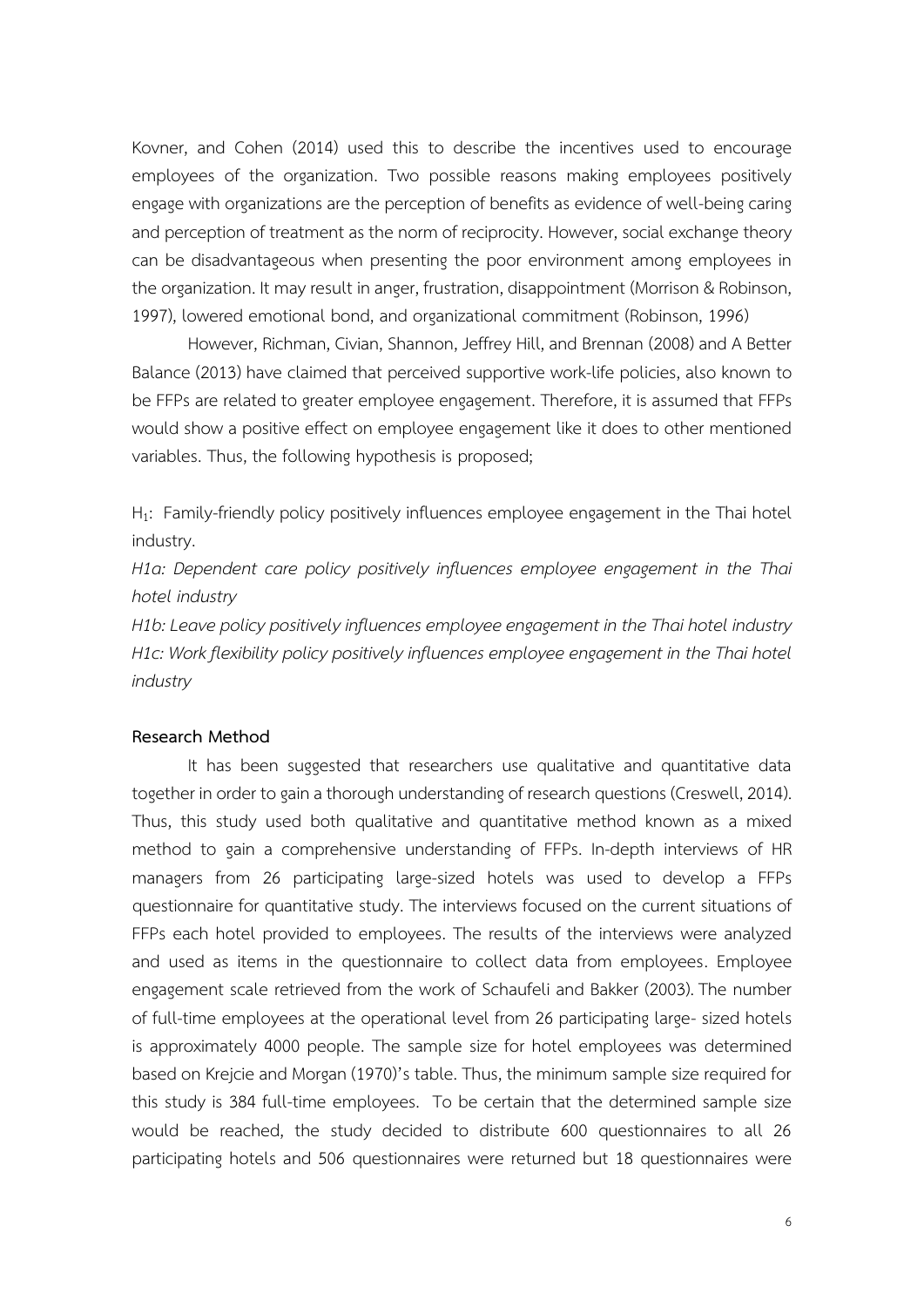discarded due to incomplete information. Therefore, 488 completed questionnaires, exceeding the determined sample size, were analyzed for this study. Exploratory factor analysis (EFA) was used to identify how many dimensions of construct are explained by a set of items in a scale. The Cronbach's alpha test of reliability showed that all the variables are reliable. The Cronbach's alpha for dependent care policy, leave policy, work flexibility policy, and employee engagement were 0.75, 0.83, 0.86, and 0.89 respectively. After testing the linearity, normality, no multicollinearity, and homoscedasticity assumptions of multiple regressions, regression analysis was performed to examine the impact of FFPs on employee engagement.

#### **Data analysis and results**

Majority of the respondents are female (74%) while 26% of the respondents are male. In terms of level of education, majority (64.5%) of the respondents have bachelor's degree followed by 27.7% of respondents which have high vocational certificate. 32.6% of the respondents are married with dependents while 31.6% of the respondents are single. Almost half of the respondents have work experience between  $3 - 5$  years (46.9%). Most of the respondents (69.3%) earn monthly salary between 10,000 – 19,999 baht. The minimum working hours per week of the respondents is 48 hours while the maximum working hours is 62 hours. The youngest of the respondents is 22 years old while the oldest is 51 years old.

EFA which is a process used to validate a scale and to determine which items belong together as part of the same scale measuring the same factor or construct (Fabrigar & Wegener, 2011) was conducted. The items of the FFPs questionnaire loaded up on three factors namely work flexibility policy, leave policy, and dependent care policy. Every item of the questionnaire that loaded on more than one factor or have low communality were deleted from the questionnaire. As a result, work flexibility policy scale has 6 items, leave policy has 6 items and dependent care policy has 3 items. The items of employee engagement fully loaded up on one factor with only one item deleted due to low communality, making the scale has 7 items. The variables were also tested for multicollinearity with the VIF and Tolerance test and variables satisfied the requirement for no multicollinearity. To understand the relationship between FFPs and employee engagement, the results of both the Pearson correlation and multiple regression analysis are presented in the tables below.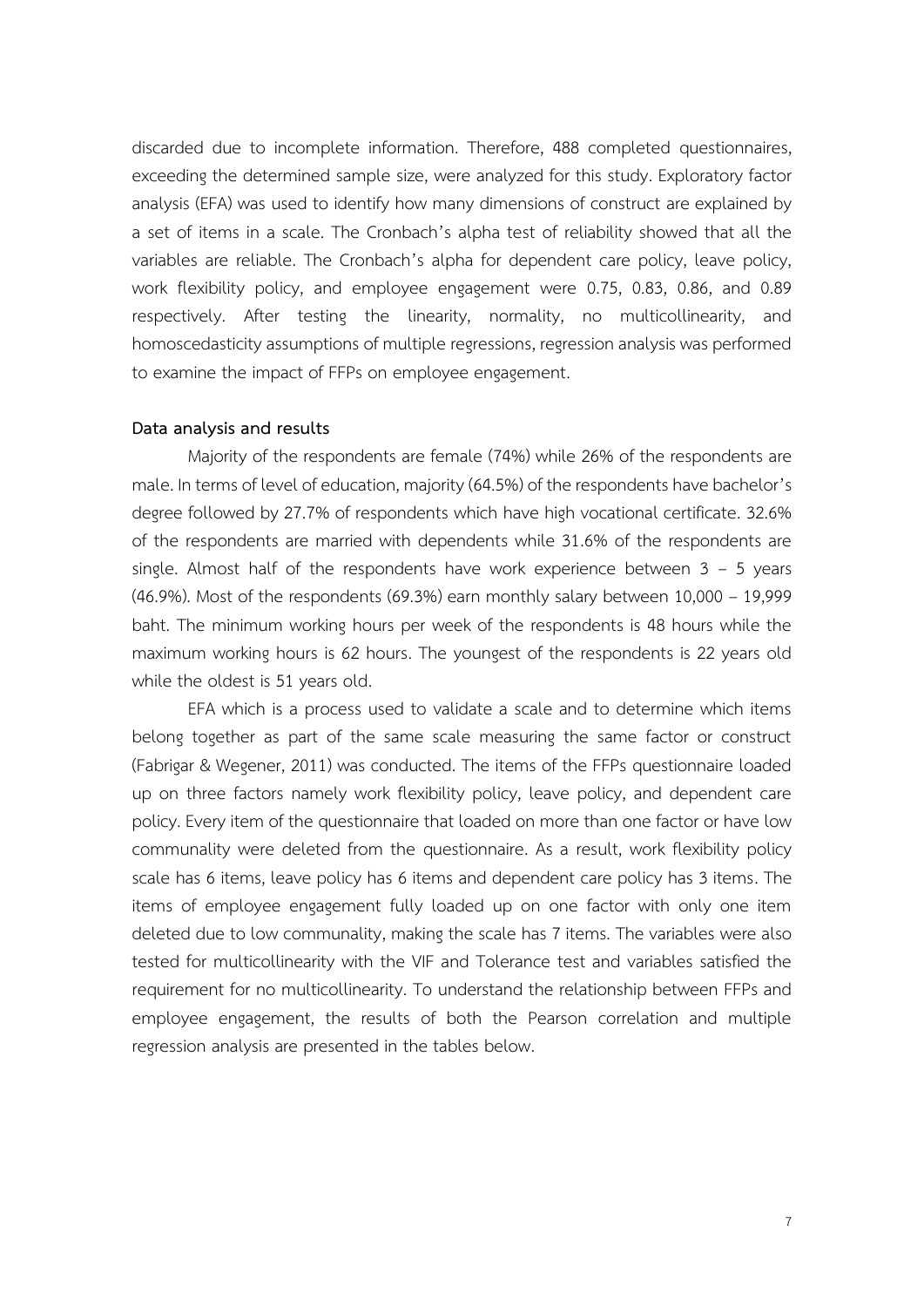In case there is a table use "*Table*" in italic font for example; *Table 1.* Table's name starts the new line use italic font.



*\*p < 0.05, \*\*\*p < 0.001.*

To investigate the influence of the FFPs on employee engagement in large-sized hotels multiple regression analysis was conducted with work flexibility policy, leave policy, and dependent care policy as the independent variables and employee engagement as the dependent variable. The result revealed that all the independent variables positively influence employee engagement. The strongest predictor of employee engagement in the model is work flexibility policy with regression coefficient of  $\beta$  = 0.35 (p < 0.001). Leave policy predicts employee engagement at  $\beta$  = 0.33  $(p < 0.001)$ . The least predictor of employee engagement in the model is dependent care policy at  $\beta$  = 0.04 (p < 0.05).

#### **Conclusion and Discussion**

Using a mixed method, the research has been able to identify three factors of FFPs and to examine the influence of FFPs on employee engagement. The result from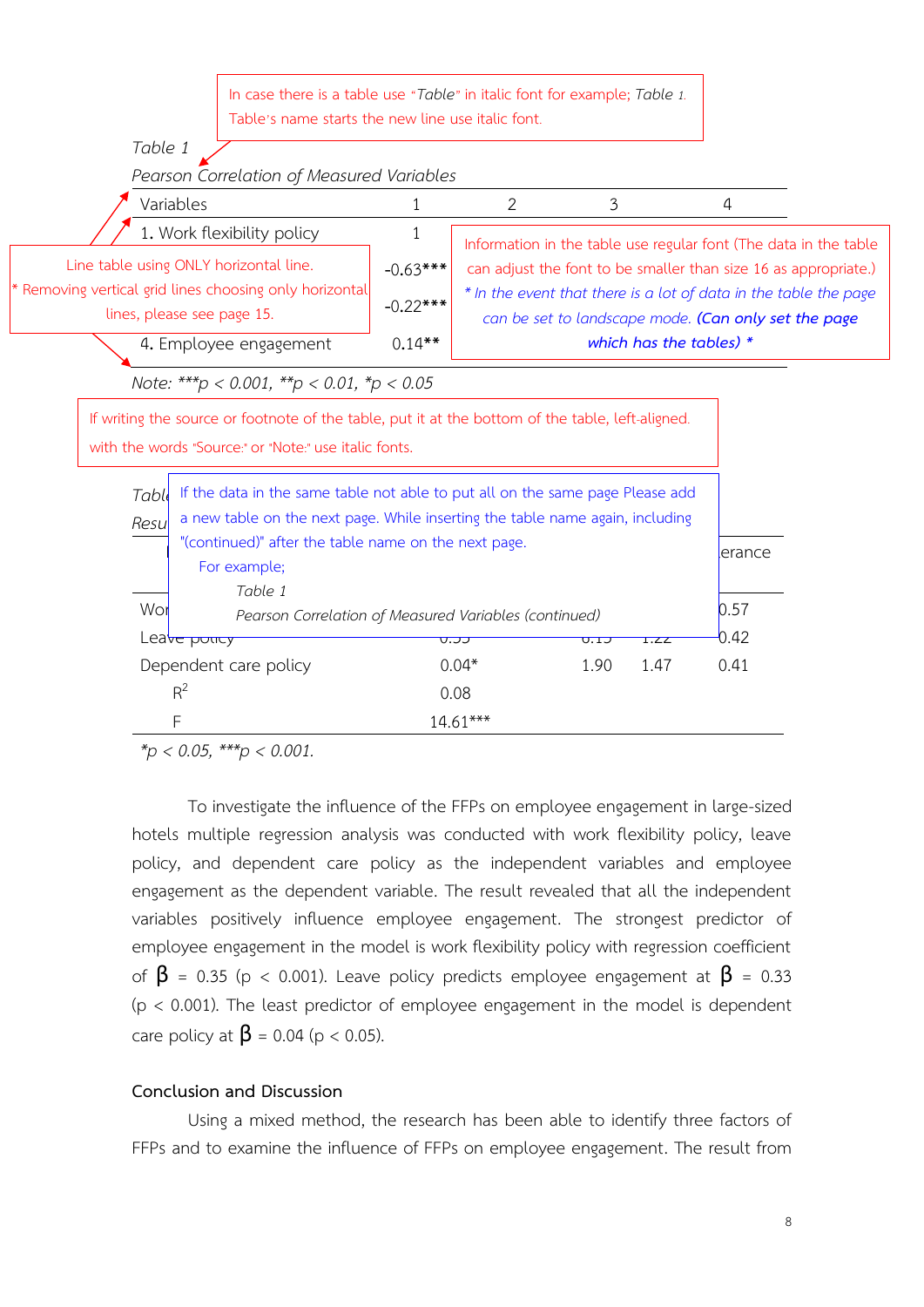the multiple regression analysis revealed that work flexibility policy has a significant positive influence on the level of employee engagement. This is consistent with the result of Richman et al. (2008) conducted in the US on employees of large-sized organizations. They found that perceived flexibility, formal workplace flexibility, and occasional workplace flexibility lead to improvement in the level of employee engagement and longer retention. This is because when employees have the partial control on their work schedule, it gives them a level of autonomy which is one of the job characteristics that can motivate employees (Hackman & Oldham, 1976). Work flexibility will also allow employees to plan other aspects of their life better and reduce work-life or work-family conflict.

Leave policy has a positive and significant influence on employee engagement. Whereas Mulvaney (2014) found out that the effect of leave programs or time off was not a significant influencer of positive employee attitude like employee's job selfefficacy, this study found that leave policy is a significant predictor of employee engagement. This is because leave policies allow the employees to take time off work and can reduced work stress and can increase productivity of employees (Kim, 2001). There are different types of leave, but they all produce a positive attitude in employees. For instance, Glass and Riley (1998) found that maternity leave policies had a positive impact on employee turnover intention. Employees are more likely to be happy and engaged in a job that provides adequate leave time than the job that does not provide enough leave time. The improved leave policy is seen when the employers not only provide the statutory leave but others like family leave (Brady & Elms, 2005).

The dependent care policy has a positive and significant influence on employee engagement. This is consistent with the findings of Lee and Hong (2011) who found that childcare subsidies have significant effect on job retention. While the focus for Lee and Hong (2011) is on an aspect of dependent care policy which is childcare subsidies, this present study is inclusive of other aspect of dependent care policy like the elder care. The result suggested that when employers provide various dependent care policies it leads to higher level of employee engagement. This is because employees are happy with the work that assist them to lessen their role in taking care of their dependent or makes the role easier while still doing their job in the organization. Employees will be more committed to the organization based on social exchange theory and this will lead to several other positive attitudes from the employees towards their job. In conclusion, all the three aspects of FFPs have significant effect on employee engagement and the hypothesis is accepted.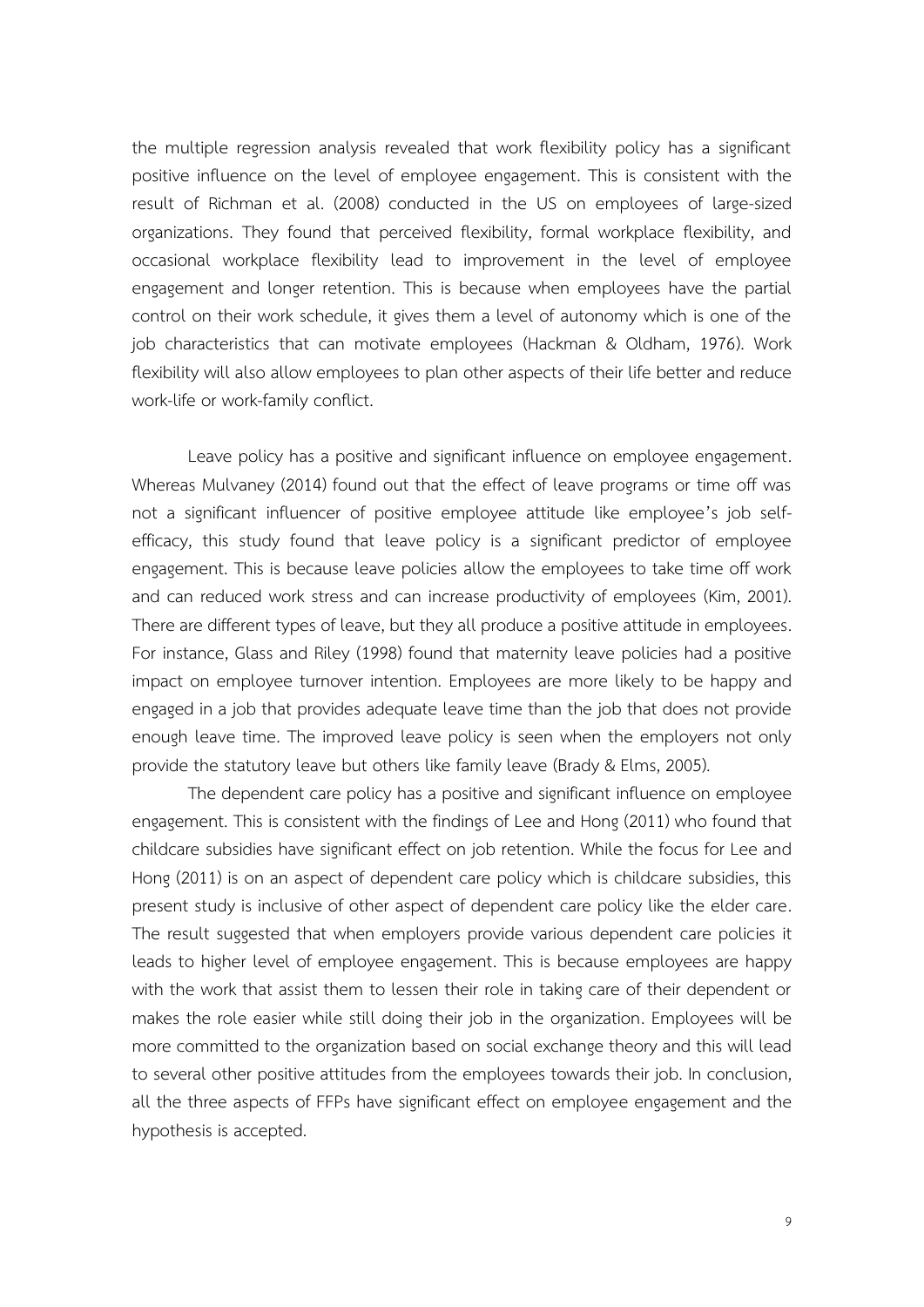#### **References**

- Allen, T. (2001). Family-supportive work environments: The role of organizational perceptions. *Journal of Vocational Behavior*, *58*, 414-435.
- Bae, K. Use the word **"Reference"** to the left aligned, writing the APA format **Figure** performance and must have all items as written in the content.
- Bakker, A., Schaufelt, W., Leiter, M., & Taris, T. (2006). Work engagement: An emerging concept in occupational health psychology. *Work & Stress*, *22*(3), 187-200.
- Bashir, S., & Ramay, M. (2008). Determinants of organizational commitment: a study of information technology professionals in Pakistan. *Journal of Behavioral and Applied Management*, *9*(2), 226-238.
- Bolzendahl, C., & Olafsdottir, S. (2008). Private problems or public solutions? Understanding U.S. support for family policy in a comparative perspective. *Sociological Perspectives*, 51(2), 281-304.
- Brady, H. E., & Elms, L. (2005). Public opinion on work and family policy: The role of changing demographics and unionization. In J. Heymann & C. Beem (Eds.), *Unfinished work: Building equality and democracy in an era of working families*. New York: The New Press.
- Cayer, N. (2003). Public employee benefits and the changing nature of the workforce. In *Public personnel administration: Problems and prospects* (4th ed., pp. 167-179). Upper Saddle River, NJ: Prentice-Hall.
- Coffman, C., & González Molina, G. (2011). *Follow this path* (1st ed.). Kennett Square, PA: Soundview Executive Book Summaries.
- Cropanzano, R., & Mitchell, M. (2005). Social exchange theory: An interdisciplinary review. *Journal of Management*, *31*(6), 874-900.
- Fabrigar, L. R., & Wegener, D. T. (2011). *Exploratory factor analysis*. Oxford University Press.
- Glass, J., & Estes, S. (1997). The family responsive workplace. *Annual Review of Sociology*, *23*(1), 289-313.
- Glass, J. L., & Riley, L. (1998). Family responsive policies and employee retention following childbirth. *Social Forces*, *76*(4), 1401-1435.
- Creswell, J. (2014). *Research design* (1st ed.). Los Angeles: SAGE Publications.
- Grover, S., & Crooker, K. (1995). Who appreciates family-responsive human resource policies: the impact of family-friendly policies on the organisational attachment of parents and non-parents. *Personnel Psychology*, *48*, 271-287.
- Gullekson, N., Griffeth, R., Vancouver, J., Kovner, C., & Cohen, D. (2014). Vouching for childcare assistance with two quasi-experimental studies. *Journal of Managerial Psychology*, *29*(8), 994-1008.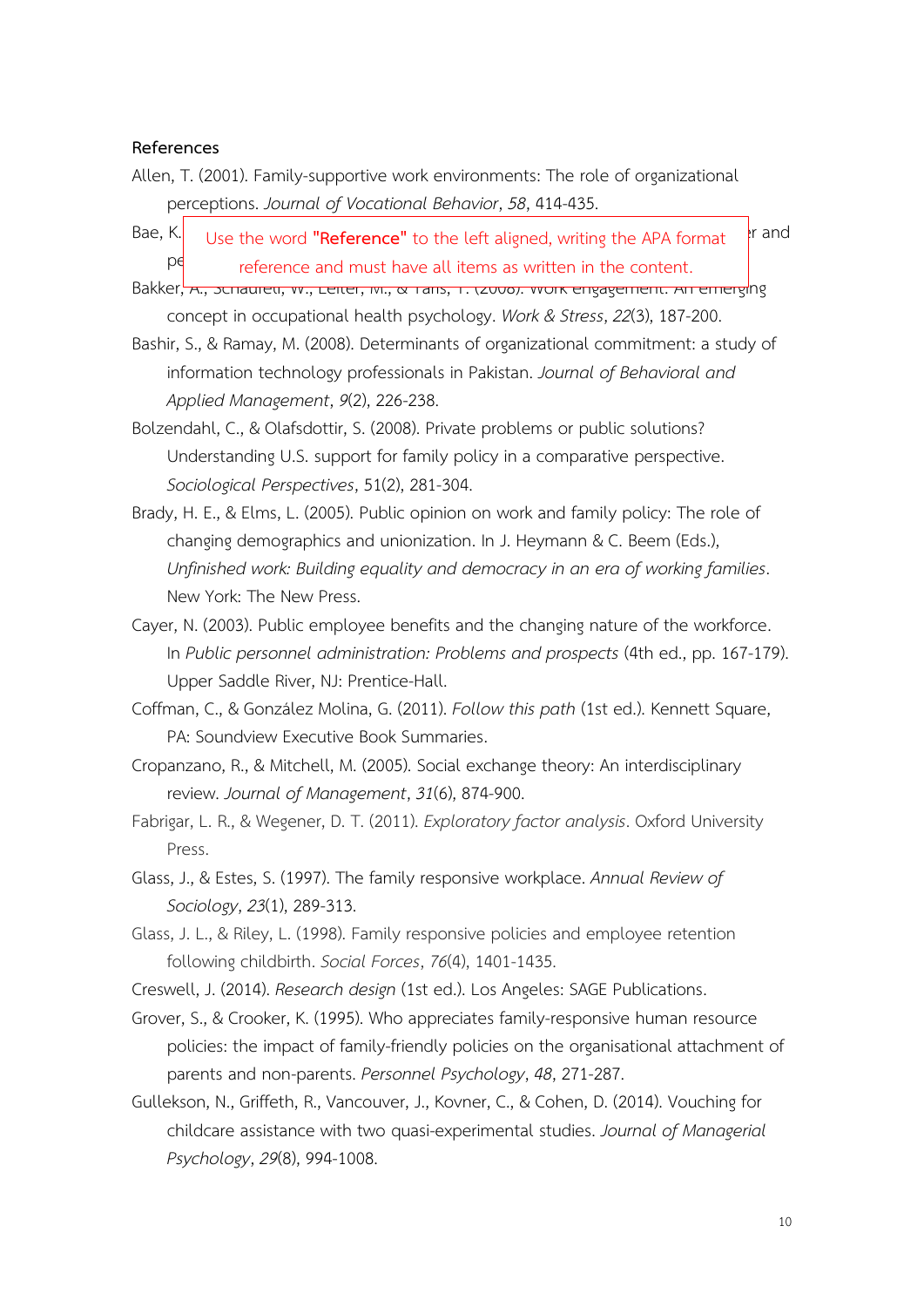- Hackman, J. R., & Oldham, G. R. (1976). Motivation through the design of work: Test of a theory. *Organizational Behavior and Human Performance*, *16*(2), 250-279.
- Hallberg, U., & Schaufeli, W. (2006). Same same" but different? Can work engagement be discriminated from job involvement and organizational commitment? *European Psychologist*, 11(2), 119-127.
- Kahn, W. (1990). Psychological conditions of personal engagement and disengagement at. *Academy of Management Journal*, *33*(4), 692-724.
- Kim, S. (2001). Perceived impacts of family leave policy: do organizational factors matter? *Public Personnel Management*, *30*(2), 221-239.
- Koyuncu, M., Burke, R., & Fiksenbaum, L. (2006). Work engagement among women managers and professionals in a Turkish bank. *Equal Opportunities International*, *25*(4), 299-310.
- Krejcie, R.V., & Morgan, D.W. (1970). Determining Sample Size for Research Activities. *Educational and Psychological Measurement, 30*, 607-610
- Lai-ching, L., & Kam-wah, C. (2012). A family-friendly policy for Hong Kong: lessons from three international experiences. *International Journal of Sociology and Social Policy*, *32*(1/2), 82-95.
- Leave Benefits*.* (2017). *United States Department of Labor*. Retrieved 18 March 2017, from https://www.dol.gov/general/topic/[benefits](https://www.dol.gov/general/topic/benefits-leave)-leave
- Lee, S. Y., & Hong, J. H. (2011). Does family-friendly policy matter? Testing its impact on turnover and performance. *Public Administration Review*, *71*(6), 870-879.
- Lee, C., & Way, K. (2010). Individual employment characteristics of hotel employees that play a role in employee satisfaction and work retention. *International Journal of Hospitality Management, 29*(3), 344-353.
- Leiter, M., & Bakker, A. (2010). Work engagement: Introduction. In A. Bakker & M. Leiter, Work engagement: A handbook of essential theory and research (1st ed., pp. 1-9). New York, NY: Psychology Press.
- Macey, W., & Schneider, B. (2008). The meaning of employee engagement. *Industrial and Organizational Psychology*, *1*(01), 3-30.
- Mobley, W. (1982). *Employee turnover* (1st ed.). Reading, Mass: Addison-Wesley.
- Moon, S., & Roh, J. (2010). Balancing work and family in South Korea's public organizations: focusing on family-friendly policies in elementary school organizations. *Publ Person Manage*, *39*(2), 117-131
- Morrison, E., & Robinson, S. (1997). When employees feel betrayed: A model of how psychological contract violation develops. *The Academy of Management Review*, *22*(1), 226.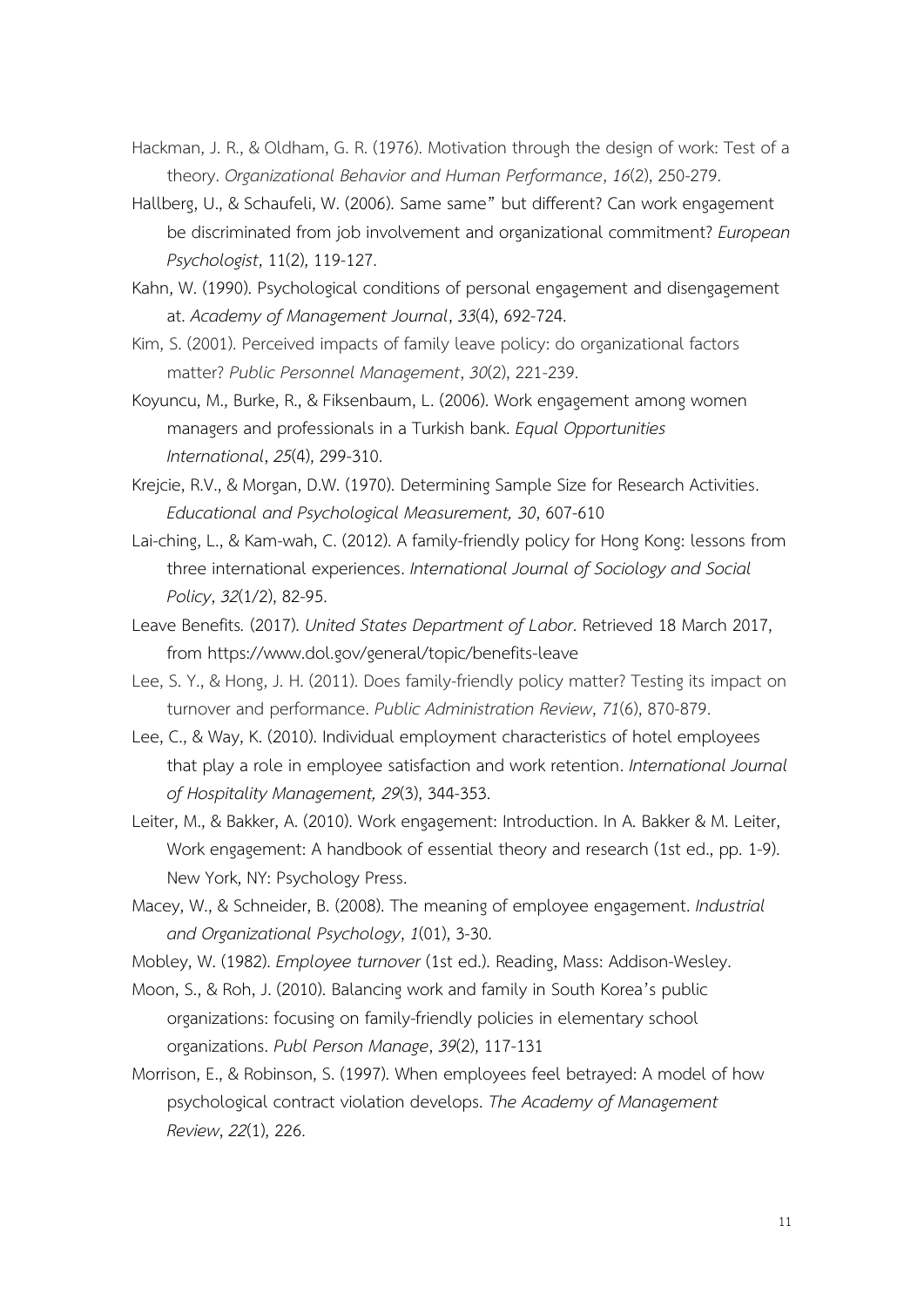- Mulvaney, M. A. (2014). Leave programs/time off and work-stress family employee benefits programs, organizational commitment, and self-efficacy among municipal employees. *Public Personnel Management*, *43*(4), 459-489.
- Poelmans, S., Chinchilla, N., & Cardona, P. (2003). The adoption of family  $\Box$  friendly HRM policies. *International Journal of Manpower*, *24*(2), 128-147.
- Richman, A., Civian, J., Shannon, L., Jeffrey Hill, E., & Brennan, R. (2008). The relationship of perceived flexibility, supportive work–life policies, and use of formal flexible arrangements and occasional flexibility to employee engagement and expected retention. *Community, Work & Family*, *11*(2), 183-197.
- Robinson, S. (1996). Trust and breach of the psychological contract. *Administrative Science Quarterly*, *41*(4), 574.
- Ruggless, R. (2016). *Hospitality turnover rose to 72.1% in 2015*. *Nation's Restaurant News*. Retrieved 23 March 2017, from http://www.nrn.com/blog/hospitalityturnover-rose-721-rate-2015
- Saks, A. (2006). Antecedents and consequences of employee engagement. *Journal of Managerial Psychology, 21*(7), 600-619.
- Salanova, M., Agut, S., & Peiró, J. (2005). Linking organizational resources and work engagement to employee performance and customer loyalty: The mediation of service climate. *Journal of Applied Psychology*, 90(6), 1217-1227.
- Schaufeli, W., & Bakker, A. (2010). Defining and measuring work engagement: Bringing clarity to the concept. In A. Bakker & M. Leiter, Work engagement: A handbook of essential theory and research (1st ed.). New York: Psychology Press.
- Schwartz, D. (1994). *An Examination of the Impact of Family-Friendly Policies on the Glass Ceiling*. Federal Publications.
- Slatten, T., & Mehmetoglu, M. (2011). Antecedents and effects of engaged frontline employees. *Managing Service Quality: An International Journal, 21*(1), 88-107.
- Voydanoff, P. (2005). Toward a Conceptualization of Perceived Work-Family Fit and Balance: A Demands and Resources Approach. *Journal of Marriage and Family*, *67*(4), 822-836.
- Walsh, K., & Taylor, M. (2007). Developing in-house careers and retaining management talent: what hospitality professionals want from their jobs. *Cornell Hotel and Restaurant Administration Quarterly, 48*(2), 163-182.
- Wang, P., Lawler, J., & Shi, K. (2011). Implementing family-friendly employment practices in banking industry: Evidences from some African and Asian countries. *Journal of Occupational and Organizational Psychology, 84*(3), 493-517.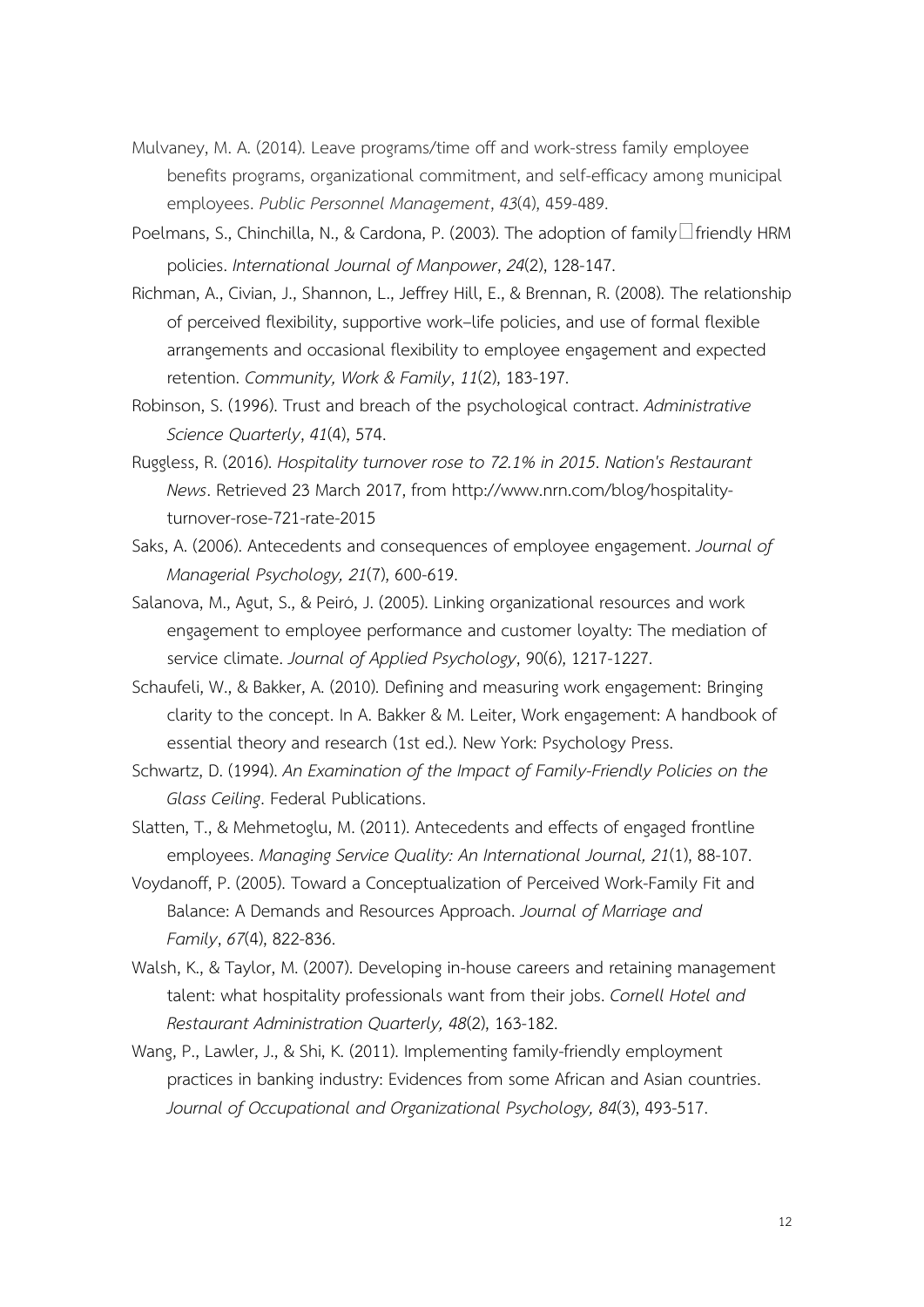- Wang, P., & Walumbwa, F. (2007). Family-friendly programs, organizational commitment, and work withdrawal: The Moderating Role of Transformational Leadership. *Personnel Psychology*, *60*(2), 397-427.
- Yang, J., Wan, C., & Fu, Y. (2012). Qualitative examination of employee turnover and retention strategies in international tourist hotels in Taiwan*. International Journal of Hospitality Management, 31*(3), 837-848.
- Yuwanond, D. (2013). *THM Quarterly Review* (8th ed.). Nakhonpathom: Tourism and Hospitality Management Division.

#### **Image inserts**



### **Numbering the items**

**1. In the case of using numbers as follows: 1. 2. 3. ... for example;**

# วัตถประสงคงานวิจัย

(1.)พื่อเปรียบเทียบความตั้งใจในการซื้อบริการห้องพักโรงแรมโดยจอง ผ่านทางเว็บไซต์ธุรกิจตัวแทนการท่องเที่ยวจำแนกตามปัจจัยทางประชากรศาสตร์

(2)เพื่อศึกษาความสัมพันธ์ระหว่างปัจจัยด้านคุณภาพเว็บไซต์กับความ ตั้งใจซื้อบริการจองห้องพักโรงแรมโดยจองผ่านทางเว็บไซต์ธุรกิจตัวแทนการ ..<br>ทคงเที่ยว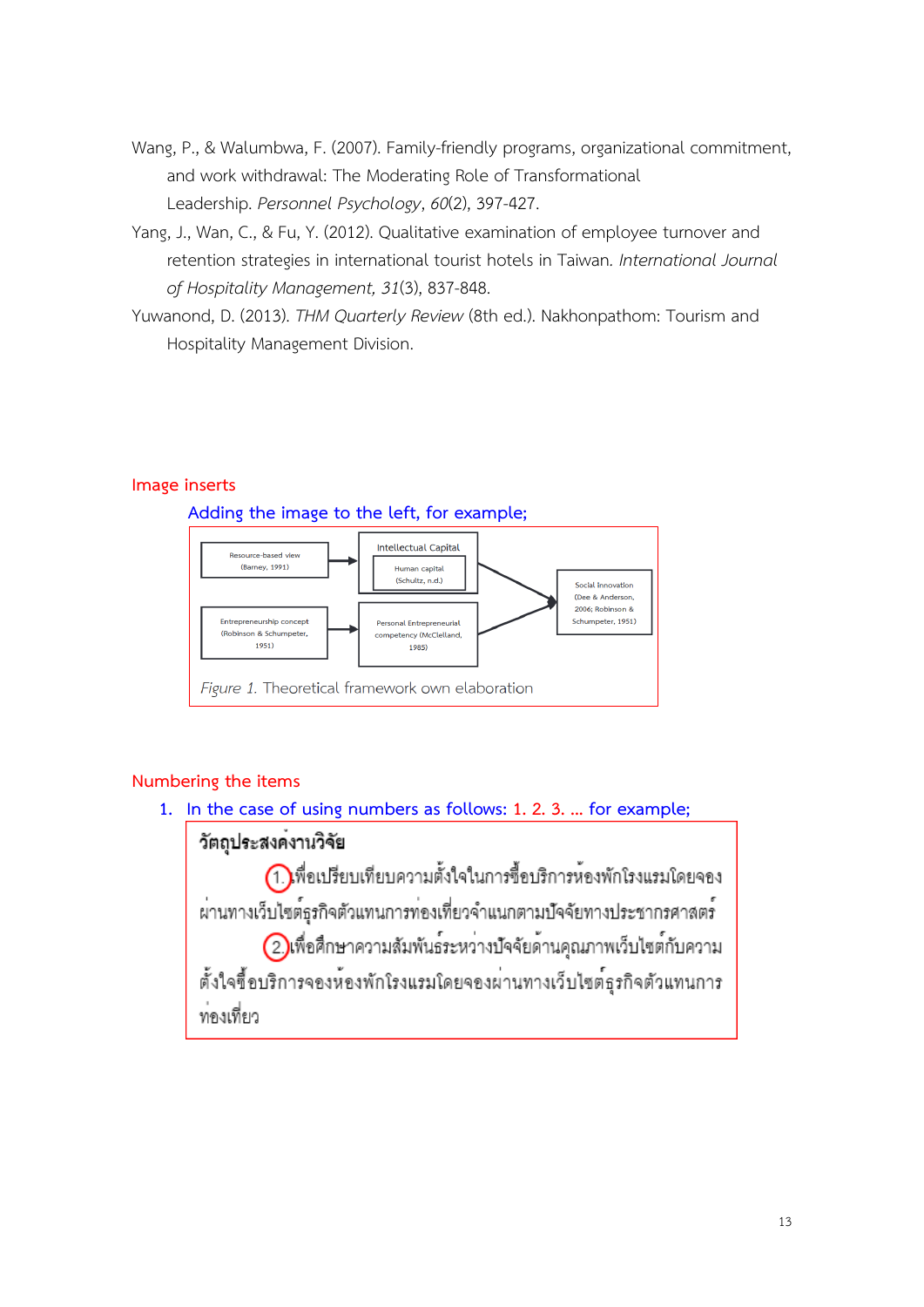2. In case of adding sub-headings in main topics, use 1.1 1.2 ... 2.1 2.2 ... for

# **example;**

การวิจัยครั้งนี้ใช้แบบสอบถามเป็นเครื่องมือในการรวบรวมข้อมูล ซึ่ง ผู้วิจัยได้นำแบบสอบถามไปทดสอบความเที่ยงตรง และความน่าเชื่อถือของ แบบสอบถามก่อนเก็บรวบรวมข้อมูล ดังนี้

3.1)นำแบบสอบถามไปหาความเที่ยงตรง (Validity) โดยนำ แบบสอบถามเสนออาจารย์ที่ปรึกษา เพื่อตรวจสอบโครงสร้างและความถูกต้อง ตามเนื้อหา (Content Validity) แก<sup>้</sup>ไขปรับปรุงให<sup>้</sup>ชัดเจน สมบูรณ์ และครอบคลุม ตรงตามวัตถุประสงค์ของการกิจัย ทั้งก่อนและหลังการนำไปทดลองใช้ (Pilotstudv)

3.2) มาแบบสอบถามที่ปรับปรุงแล<sup>้</sup>วไปทดลองใช้จำนวน 30 ตัวอย<sup>่</sup>าง เพื่อวิเคราะห์หาคาความเชื่อถือได้ด้วยวิธีทดสอบแบบ <u>Cronbach's</u> alpha Coefficient พบว<sup>่</sup>า แบบสอบถามมีความน่าเชื่อถืออยู่ในระดับปานกลางถึงสูง สัมประสิทธิ์ครอนบัคอัลฟา: บัจจัยคุณภาพของข้อมูล 0.744 บัจจัยความไว้วางใจ

# **3. In case of putting in the content in the same paragraph, use (1) (2) (3) ... for example;**

Cheung, Lee, and Rabiohn (2008) พบว่า คุณภาพของขอความควร ได้รับการกระตุ้นให้แก่ผู้บริโภคเกิดความตั้งใจซื้อในเชิงบวก โดยข้อมูลที่มีคุณภาพ ประกอบด้วย 4 องค์ประกอบ ดังนี้ (1) ความถูกต้องของข้อมูล (2) ความเกี่ยวข้อง ของข้อมูส(3)ข้อมูลเป็นปัจจุบันทันสมัย และ(4) ความครบถ้วนสมบูรณ์ของข้อมูล ผู้วิจัยจึงสรุปได้ว่า คุณภาพของข้อมูลที่ครบองค์ประกอบเป็นปัจจัย สำคัญที่มีผลต่อความตั้งใจซื้อของผู้บริโภค